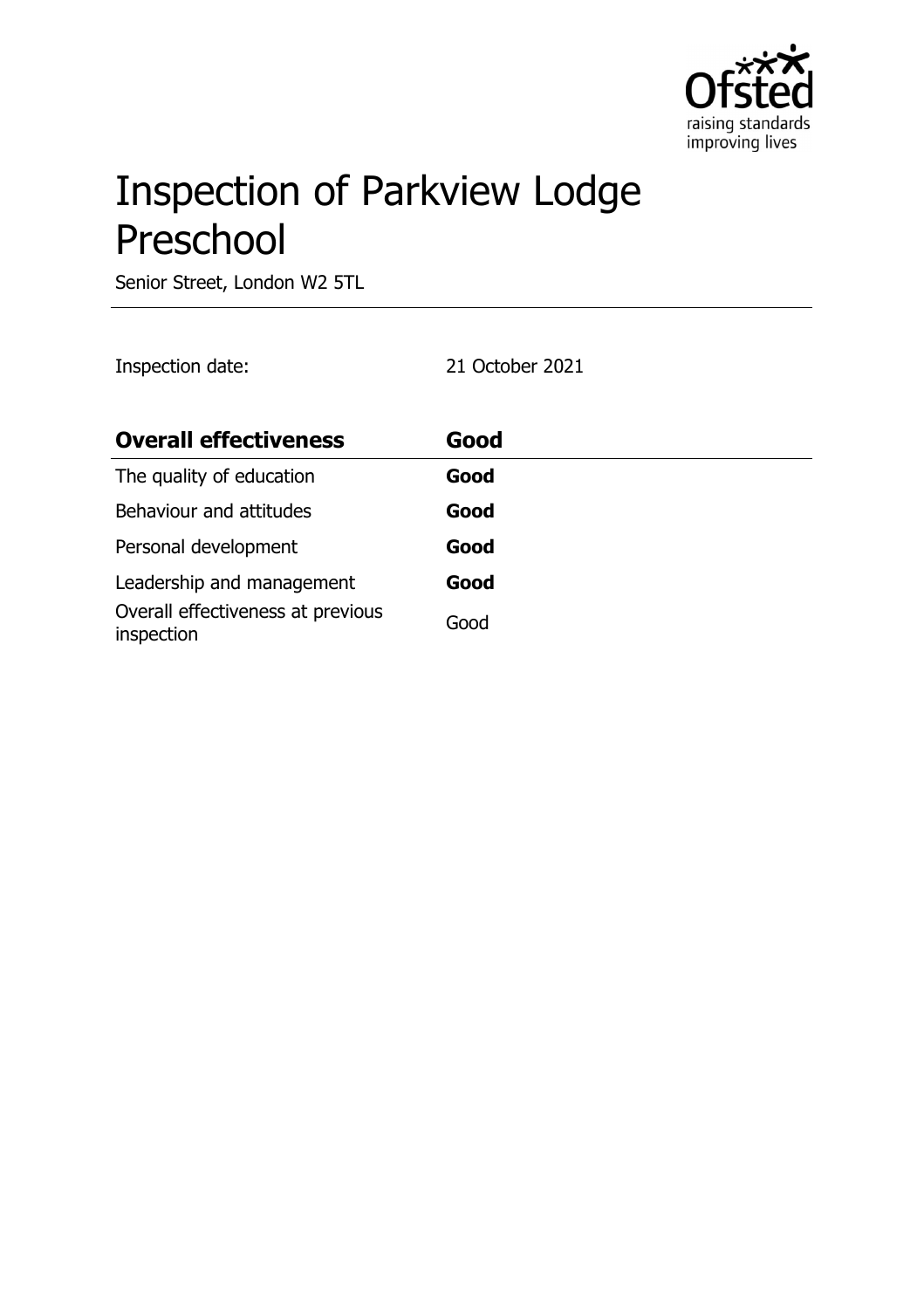

# **What is it like to attend this early years setting?**

### **The provision is good**

Children engage in enjoyable activities at this warm and welcoming nursery. They have good opportunities to explore, experiment and use their senses as they play and learn. For instance, children are eager to join in and carve a pumpkin. Older children are supported well by staff to use the cutters to make shapes in the pumpkin. Younger children scoop out the inside and talk about how it smells and feels.

Children have developed close, loving relationships with staff. This is evident in how children smile and talk to staff. Children arrive happy and ready to play and learn. They show that they feel safe, secure and happy. Strong settling-in procedures are shaped to meet each child's individual needs. Staff get to know families well and build strong lasting bonds with parents. The manager and her staff are very proud of their setting. They are passionate about the work they do. Staff have high expectations for all children who attend.

Children are well prepared for the next steps in their learning. They show good perseverance in activities, are independent in their self-care and can sit and listen well in a group. Good behaviour is well supported by staff. Strategies, such as good explanations in a kind gentle voice, help younger children to take turns with resources. Children receive meaningful praise for their achievements, which helps to continually foster their self-esteem.

## **What does the early years setting do well and what does it need to do better?**

- The manager and staff team deliver a thoughtful, targeted curriculum to all children, including those children with special educational needs and/or disabilities. Children are generally engaged and excited to learn.
- Children are encouraged to be independent. Older children use the bathroom by themselves and follow daily routines well. However, at times, staff are too quick to complete tasks for younger children.
- The manager and staff team work very well together. They share a positive and reflective approach to their work, and they know the children well. Staff are effective in planning activities to help children build on what they already know and make progress towards their next steps in learning. Staff help children to learn through consistently positive interactions. They encourage children to keep trying when they find tasks challenging.
- Staff promote children's developing communication and language skills well. They speak simply and clearly to two-year-old children and new children so they can understand what is expected of them and get to know the pre-school routine. Staff use questions effectively to help children think about how they can extend their own play, and they give children time to think about what they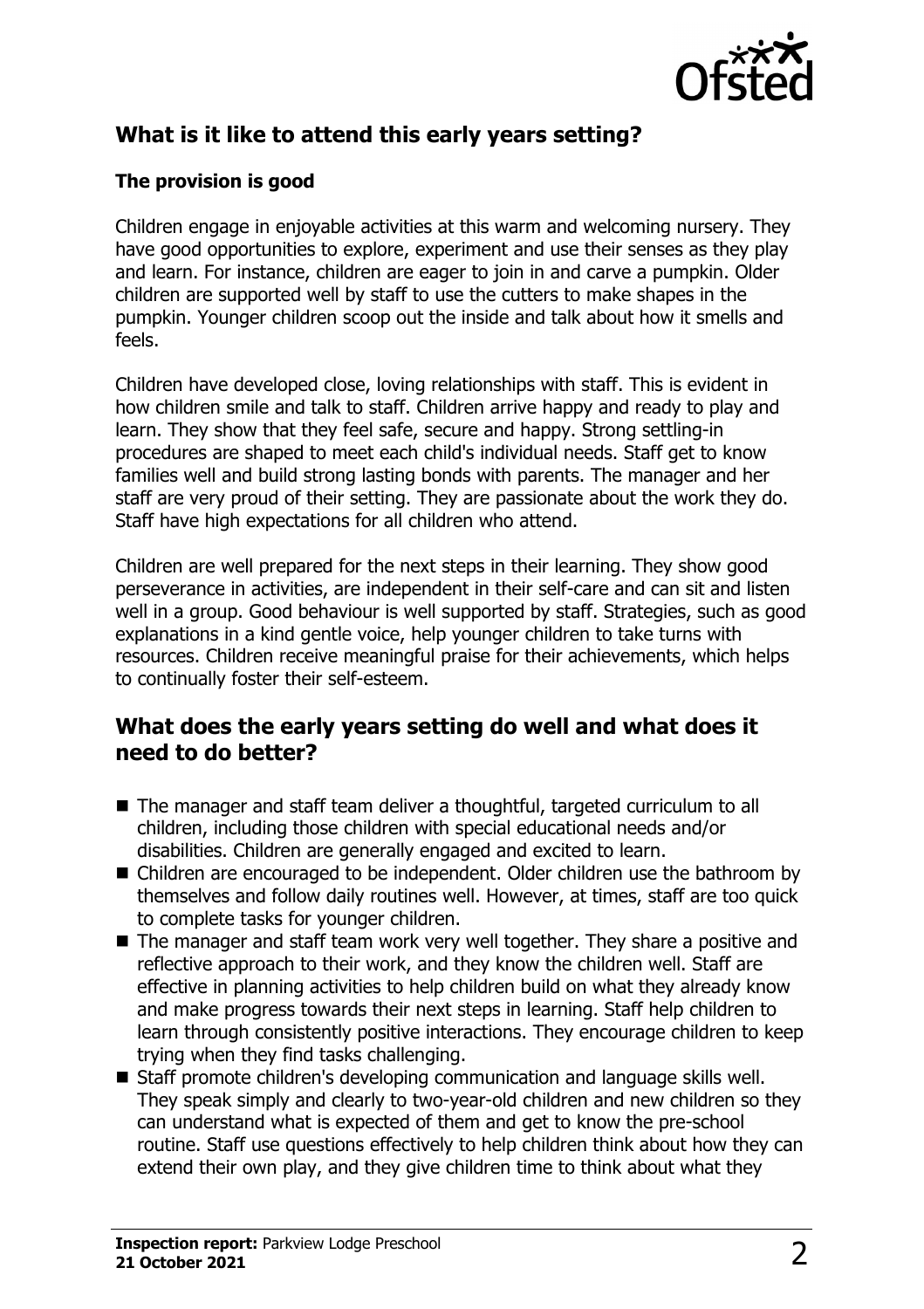

want to say. Children have plenty of opportunities to share their ideas and news as natural and relaxed conversations between staff and children take place throughout the day.

- The manager and staff work closely with parents to ensure that children are emotionally secure and settled. Parents report that staff are kind and considerate. They describe the pre-school as a 'family'. This helps children to feel safe and secure at the pre-school.
- $\blacksquare$  Children have free-flow access to the outside space at all times. They enjoy climbing on the large play equipment and using footballs and wheeled vehicles. These activities support children's large-muscle skills well. However, the garden is mainly focused on entertainment and does not link firmly enough to the curriculum and what staff want children to learn.
- Children benefit from many opportunities to develop their technology skills. For example, they use a camera to record an activity and ask their friends to pose for the photo. They are keen to get a good shot and look through the viewfinder and repeat the photo until they are happy with their shot.

# **Safeguarding**

The arrangements for safeguarding are effective.

Staff have a clear understanding of child protection and the wider aspects of safeguarding. They complete regular training to keep their knowledge up to date with cultural practices. Staff understand the importance of making prompt referrals should they have any concerns about a child, and they are fully aware of their local procedures to follow. This helps to support children's well-being. The provider follows safer recruitment procedures to make sure that staff are suitable to work with children.

# **What does the setting need to do to improve?**

#### **To further improve the quality of the early years provision, the provider should:**

- $\blacksquare$  continue to support younger children's independence skills by giving them more opportunities to do things for themselves
- $\blacksquare$  ensure that the outside space supports children's learning and development to the highest level.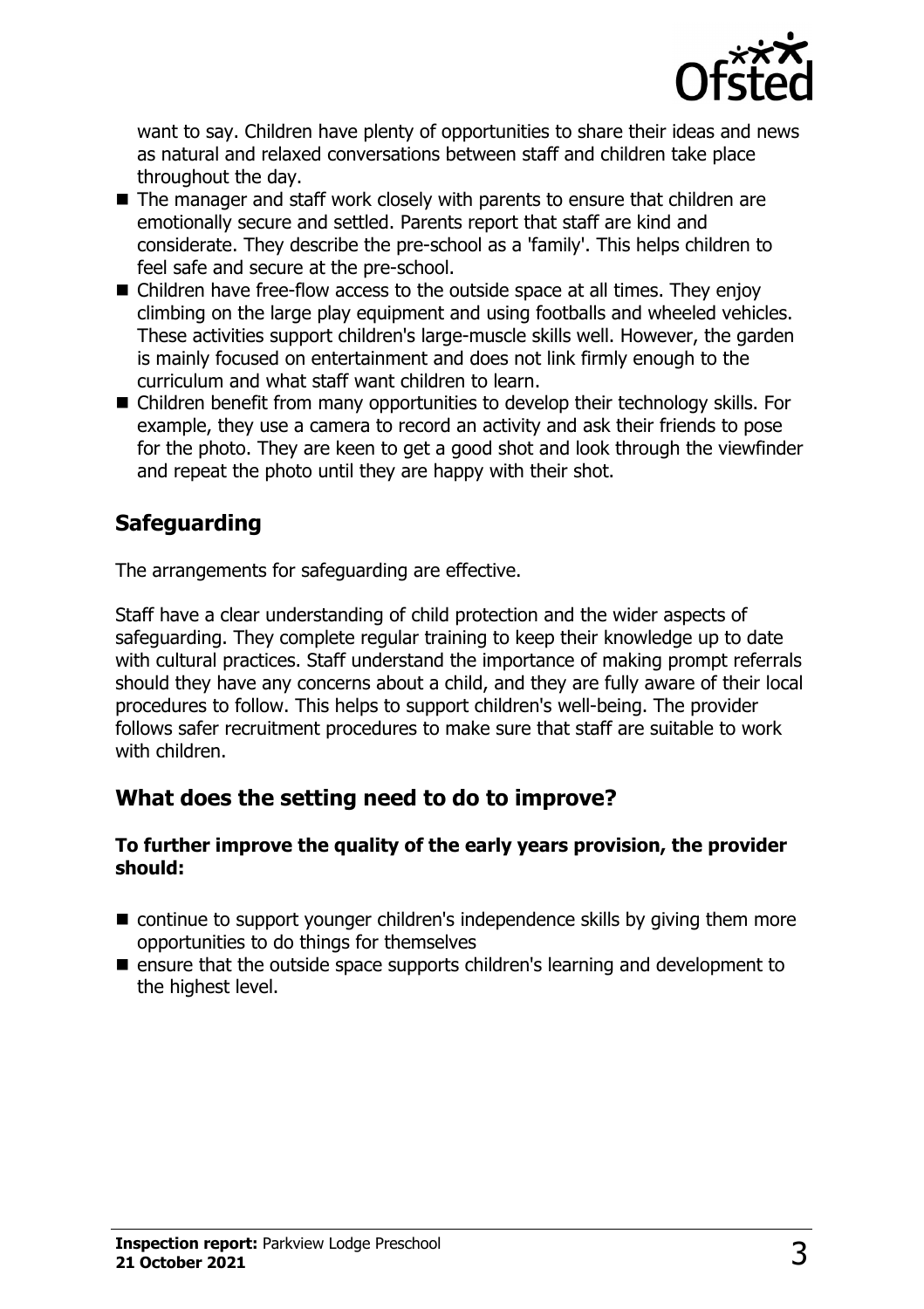

| <b>Setting details</b>                         |                                                                                      |
|------------------------------------------------|--------------------------------------------------------------------------------------|
| Unique reference number                        | EY440491                                                                             |
| <b>Local authority</b>                         | Westminster                                                                          |
| <b>Inspection number</b>                       | 10202385                                                                             |
| <b>Type of provision</b>                       | Childcare on non-domestic premises                                                   |
| <b>Registers</b>                               | Early Years Register, Compulsory Childcare<br>Register, Voluntary Childcare Register |
| Day care type                                  | Full day care                                                                        |
| Age range of children at time of<br>inspection | $2$ to $3$                                                                           |
| <b>Total number of places</b>                  | 20                                                                                   |
| Number of children on roll                     | 19                                                                                   |
| Name of registered person                      | Parkview Lodge Pre-School                                                            |
| Registered person unique<br>reference number   | RP902608                                                                             |
| Telephone number                               | 02072 896 714                                                                        |
| Date of previous inspection                    | 20 November 2018                                                                     |

## **Information about this early years setting**

Parkview Lodge Preschool registered in 2012. It is open Monday to Friday, during term time only, from 8.45am to 3.30pm. The pre-school is in receipt of funding for free early education for children aged two, three and four years. There are six members of staff, four of whom hold early years qualifications at level 3 and above.

## **Information about this inspection**

#### **Inspector**

Anna Hindhaugh-Feldman

#### **Inspection activities**

- This was the first routine inspection the pre-school received since the COVID-19 pandemic began. The inspector discussed the impact of the pandemic with the provider and has taken that into account in their evaluation of the pre-school.
- $\blacksquare$  The manager and the inspector had a learning walk together.
- $\blacksquare$  The inspector carried out a joint observation with the manager.
- $\blacksquare$  The manager, the deputy manager and the inspector held a leadership meeting.
- $\blacksquare$  The inspector spoke to parents during the inspection and took into account their views.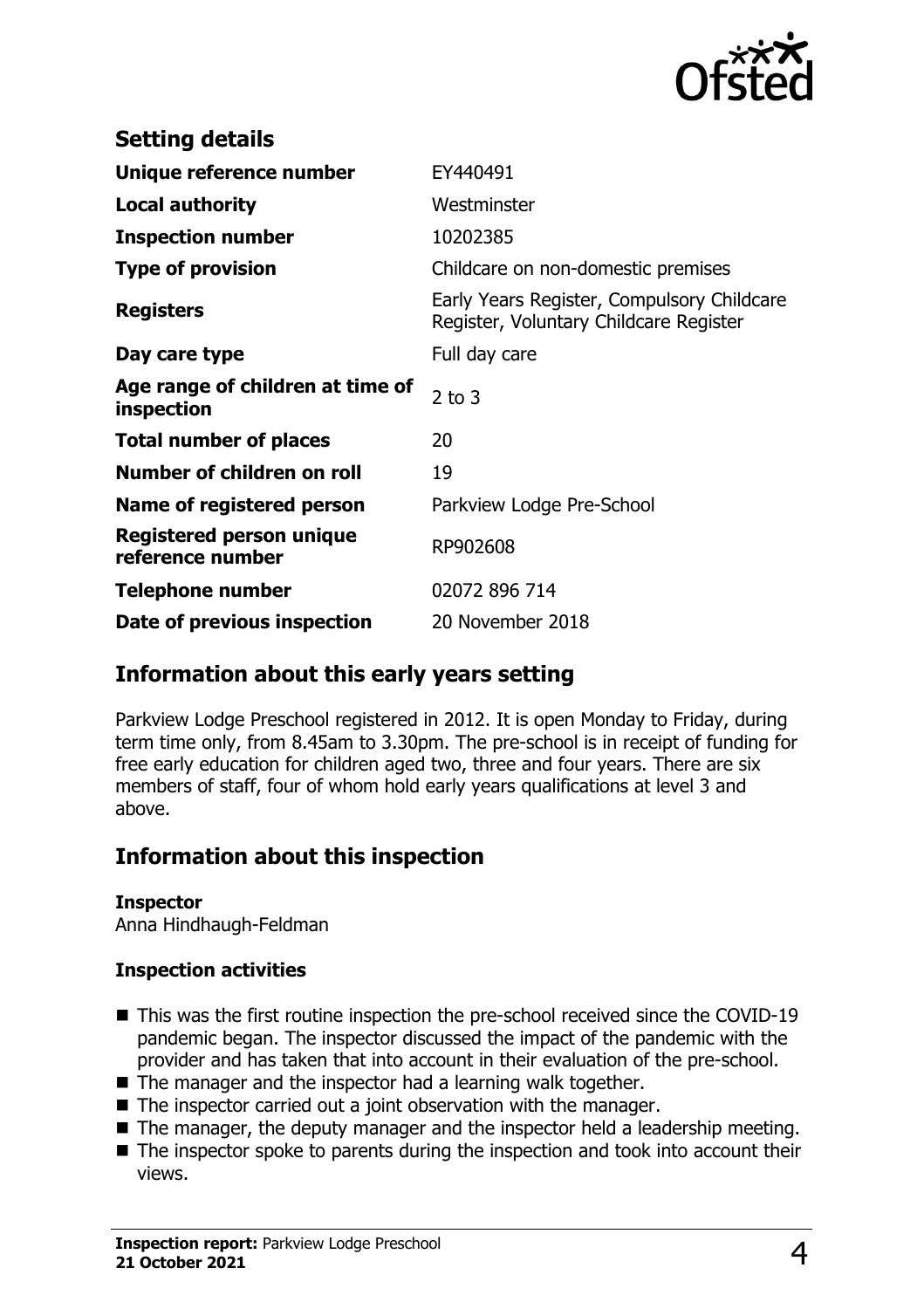

We carried out this inspection under sections 49 and 50 of the Childcare Act 2006 on the quality and standards of provision that is registered on the Early Years Register. The registered person must ensure that this provision complies with the statutory framework for children's learning, development and care, known as the early years foundation stage.

If you are not happy with the inspection or the report, you can [complain to Ofsted](http://www.gov.uk/complain-ofsted-report).